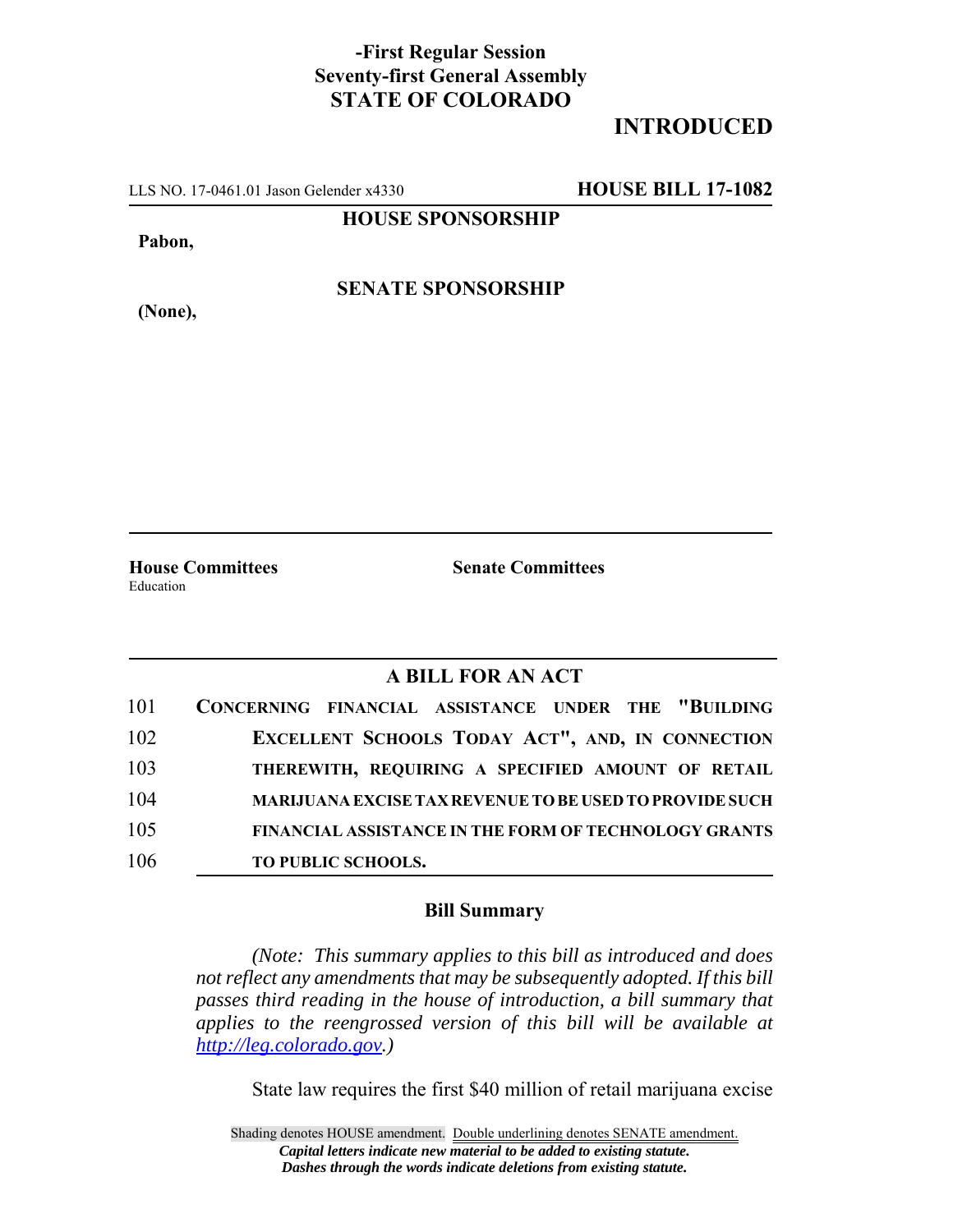tax revenue annually collected to be credited to the public school capital construction assistance fund (assistance fund). **Sections 2 and 5** of the bill require the next \$5 million of retail marijuana excise tax revenue to be credited to a newly created technology grant account of the assistance fund for the purpose of providing "Building Excellent Schools Today Act" (BEST) financial assistance in the form of technology grants to public schools as specified in **section 4.**

**Sections 3 and 4** define the term "technology" for purposes of both the existing statute that gives high priority to BEST applications for projects that are designed to incorporate technology into the educational environment and the new technology grant program to include hardware, devices, or equipment necessary for individual student learning and classroom instruction, including access to electronic instructional materials, or necessary for professional use by a classroom teacher. For additional clarification, **section 1** amends the definition of "capital construction" used for purposes of BEST to include "technology", as defined in the bill.

Section 4 also requires the public school capital construction assistance board, when evaluating applications for BEST financial assistance, to consider the extent to which retail marijuana excise tax revenue credited to the public school capital construction assistance fund is derived from each county of the state.

 *Be it enacted by the General Assembly of the State of Colorado:* **SECTION 1.** In Colorado Revised Statutes, 22-43.7-103, **amend** introductory portion and (6) as follows: **22-43.7-103. Definitions.** As used in this article ARTICLE 43.7, unless the context otherwise requires: (6) "Capital construction" has the same meaning as set forth in 7 section 24-30-1301 (2); C.R.S. EXCEPT THAT THE TERM ALSO INCLUDES 8 TECHNOLOGY, AS DEFINED IN SECTION  $22-43.7-109(5)(a)(I)(B)$ . **SECTION 2.** In Colorado Revised Statutes, 22-43.7-104, **amend**  $(2)(d)$  and  $(3.5)$  as follows: **22-43.7-104. Public school capital construction assistance fund - creation - crediting of money to fund - use of fund - accounts of fund - emergency reserve - restricted account - repeal.** (2) (d) Beginning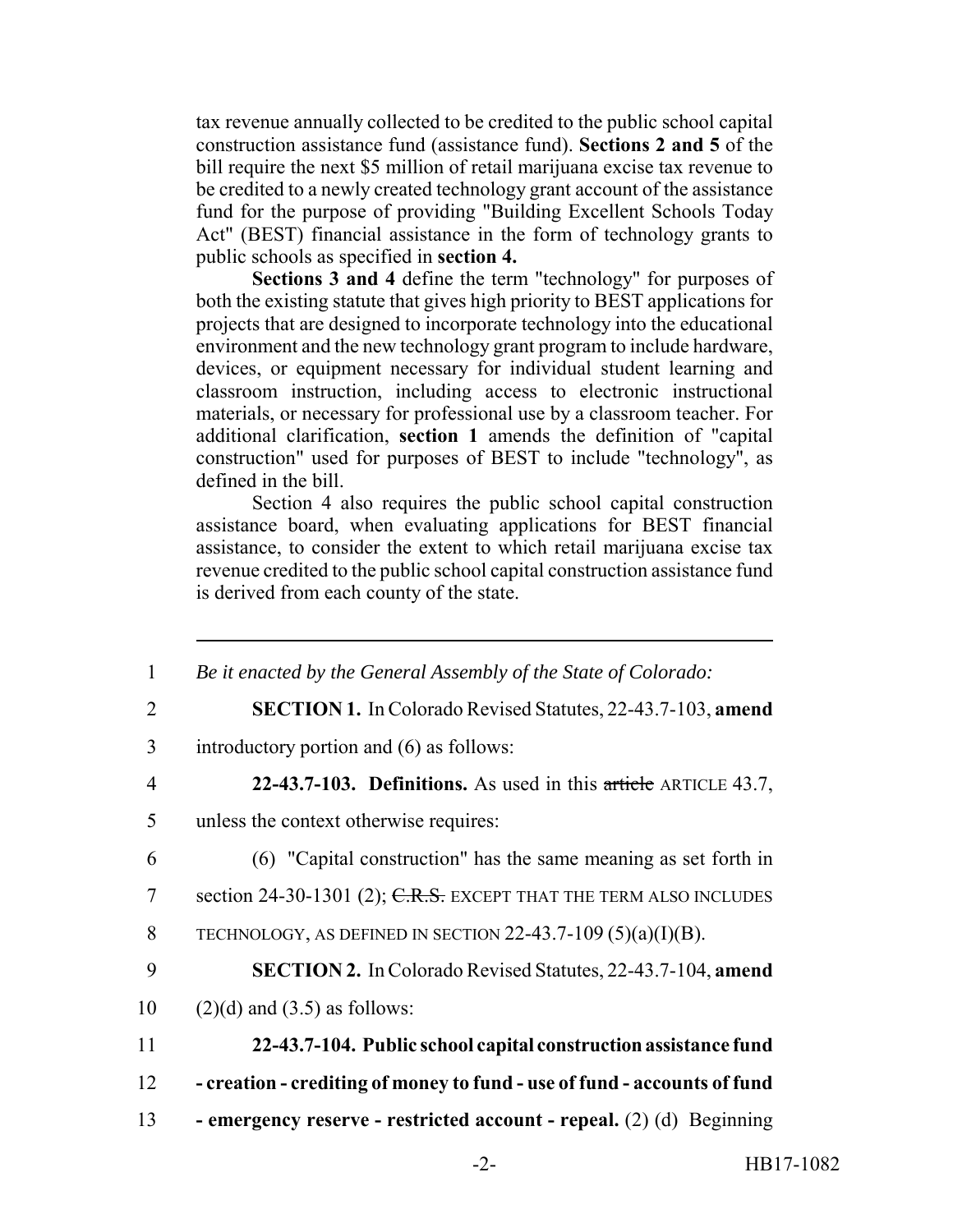January 1, 2014, the state treasurer, as provided in section 39-28.8-305 (1) 2 (a),  $C.R.S.,$  shall annually credit to the assistance fund the first forty million dollars received and collected from the excise tax on retail 4 marijuana imposed pursuant to part 3 of article 28.8 of title 39. C.R.S. 5 The state treasurer shall credit twelve and five-tenths ONE-HALF percent 6 of the amount annually credited pursuant to this  $\frac{\text{paramal}}{\text{paramal}}$  SUBSECTION (2)(d) to the charter school facilities assistance account, 8 which account is created within the assistance fund. ON AND AFTER JULY 1, 2018, THE STATE TREASURER SHALL CREDIT ANY MONEY TRANSFERRED TO THE ASSISTANCE FUND PURSUANT TO SECTION 39-28.8-305(1)(b)(I) TO THE TECHNOLOGY GRANT ACCOUNT, WHICH IS CREATED WITHIN THE ASSISTANCE FUND.

 (3.5) In determining the amount of financial assistance that it provides and in so doing managing the balance of the assistance fund, the board shall ensure that, effective June 30, 2013, and effective each June 30 thereafter, the balance of the assistance fund, not including the amounts credited to the charter school facilities assistance account AND 18 THE TECHNOLOGY GRANT ACCOUNT pursuant to paragraph (d) of 19 subsection  $(2)$  SUBSECTION  $(2)(d)$  of this section, is at least equal to the total amount of payments to be made by the state during the next fiscal year under the terms of any lease-purchase agreements entered into pursuant to section 22-43.7-110 (2) less the amount of any school district 23 matching moneys MONEY and any federal moneys MONEY to be received for the purpose of making the payments.

 **SECTION 3.** In Colorado Revised Statutes, 22-43.7-107, **amend** (2)(b) as follows:

**22-43.7-107. Public school facility construction guidelines -**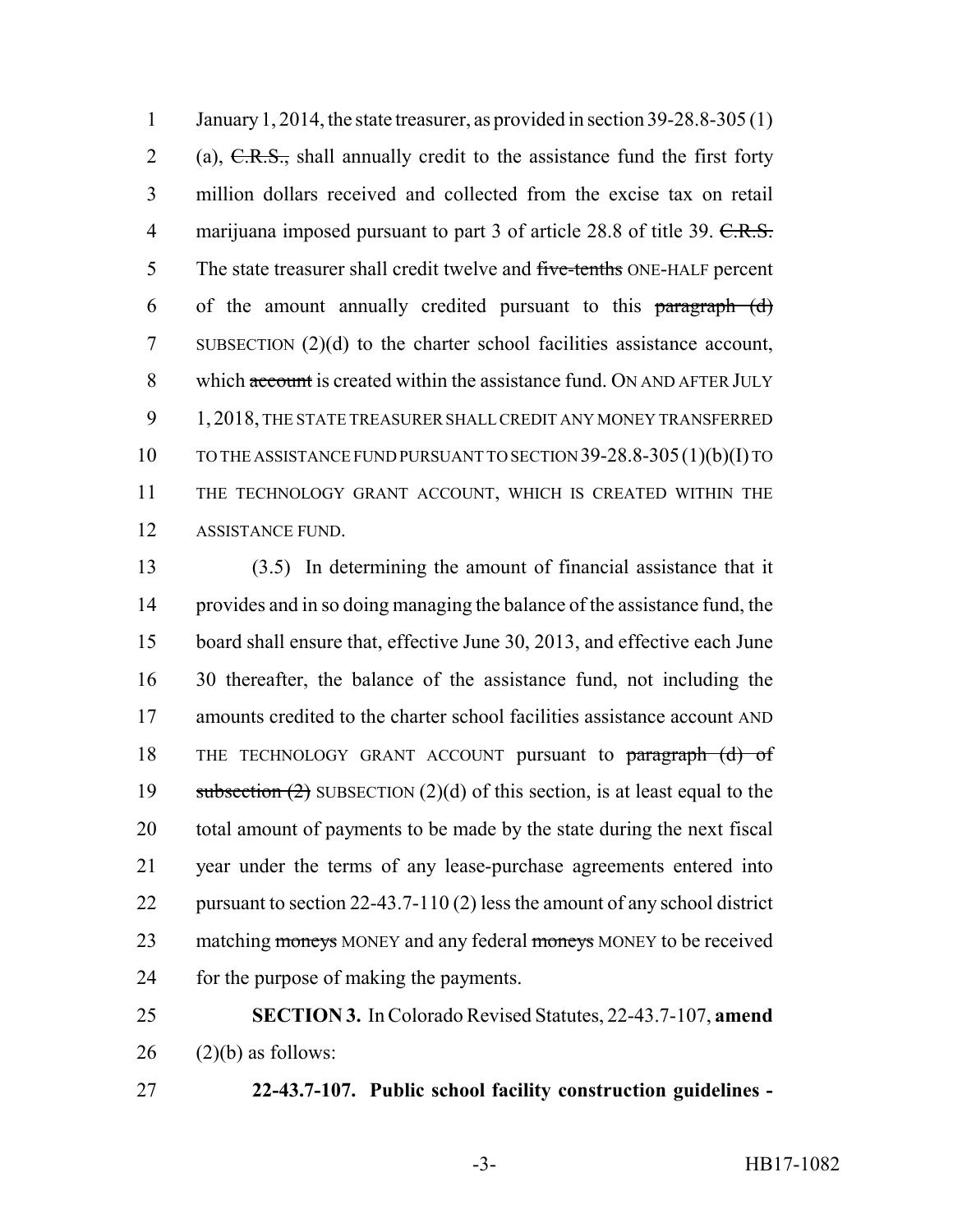**establishment by board - use.** (2) The public school facility construction guidelines shall identify and describe the capital construction, renovation, and equipment needs in public school facilities and means of addressing those needs that will provide educational and safety benefits at a reasonable cost. In preparing the guidelines, the board shall address the following considerations:

 (b) Technology, including but not limited to telecommunications 8 and internet connectivity technology, and technology for individual student learning and classroom instruction, AND TECHNOLOGY, AS 10 DEFINED IN SECTION 22-43.7-109 (5)(a)(I)(B);

 **SECTION 4.** In Colorado Revised Statutes, 22-43.7-109, **amend** (5) introductory portion and (5)(a)(I); and **add** (13) as follows:

 **22-43.7-109. Financial assistance for public school capital construction - application requirements - evaluation criteria - local match requirements - technology grants - rules - definition.** (5) The board, taking into consideration the financial assistance priority 17 assessment conducted pursuant to section 22-43.7-108 AND THE EXTENT TO WHICH RETAIL MARIJUANA EXCISE TAX REVENUE CREDITED TO THE ASSISTANCE FUND PURSUANT TO SECTION 22-43.7-104 (2)(d) IS DERIVED FROM EACH COUNTY OF THE STATE, shall prioritize applications that describe public school facility capital construction projects deemed eligible for financial assistance based on the following criteria, in descending order of importance:

 (a) (I) (A) Projects that will address safety hazards or health concerns at existing public school facilities, including concerns relating to public school facility security, and projects that are designed to incorporate technology into the educational environment.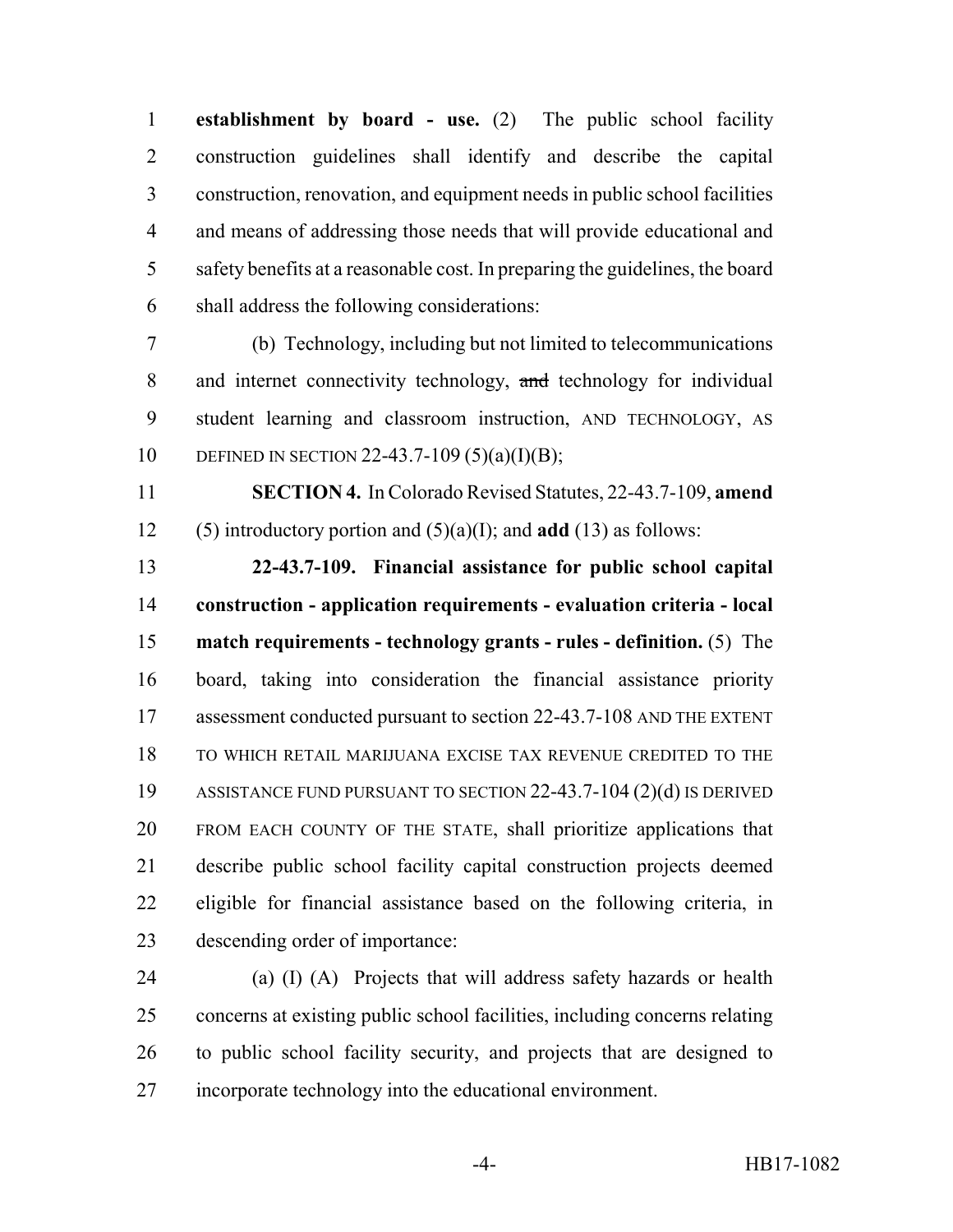$(B)$  AS USED IN THIS SUBSECTION  $(5)(a)(I)$ , "TECHNOLOGY" MEANS HARDWARE, DEVICES, OR EQUIPMENT NECESSARY FOR INDIVIDUAL STUDENT LEARNING AND CLASSROOM INSTRUCTION, INCLUDING ACCESS TO ELECTRONIC INSTRUCTIONAL MATERIALS, OR NECESSARY FOR PROFESSIONAL USE BY A CLASSROOM TEACHER.

 (13) SUBJECT TO ANNUAL APPROPRIATION, AND IN ADDITION TO ALL OTHER FINANCIAL ASSISTANCE AWARDED PURSUANT TO THIS ARTICLE 43.7, FOR FISCAL YEAR 2018-19 AND FOR EACH SUCCEEDING FISCAL YEAR, THE BOARD, WITH THE SUPPORT OF THE DIVISION AND SUBJECT TO THE APPROVAL OF THE STATE BOARD REGARDING FINANCIAL ASSISTANCE AWARDS AS SPECIFIED IN THIS SECTION, SHALL PROVIDE FINANCIAL ASSISTANCE IN THE FORM OF TECHNOLOGY GRANTS FROM THE TECHNOLOGY GRANT ACCOUNT OF THE ASSISTANCE FUND CREATED IN 14 SECTION 22-43.7-104 (2)(d). TO BE ELIGIBLE FOR A TECHNOLOGY GRANT, AN APPLICANT FOR FINANCIAL ASSISTANCE MUST APPLY SPECIFICALLY FOR SUCH A GRANT IN ACCORDANCE WITH THE FINANCIAL ASSISTANCE 17 TIMELINE ESTABLISHED BY THE BOARD PURSUANT TO SUBSECTION (2)(a) OF THIS SECTION AND MUST SUBMIT AN APPLICATION IN THE FORM PRESCRIBED BY THE BOARD PURSUANT TO SUBSECTION (4) OF THIS SECTION. THE BOARD MAY AWARD A TECHNOLOGY GRANT TO FUND TECHNOLOGY, INCLUDING BUT NOT LIMITED TO COMMUNICATIONS AND INTERNET CONNECTIVITY TECHNOLOGY, TECHNOLOGY FOR INDIVIDUAL STUDENT LEARNING AND CLASSROOM INSTRUCTION, AND TECHNOLOGY AS DEFINED IN SECTION 22-43.7-109 (5)(a)(I)(B).

 **SECTION 5.** In Colorado Revised Statutes, 39-28.8-305, **amend** 26 (1) introductory portion and  $(1)(b)$  as follows:

**39-28.8-305. Distribution of tax collected.** (1) All moneys